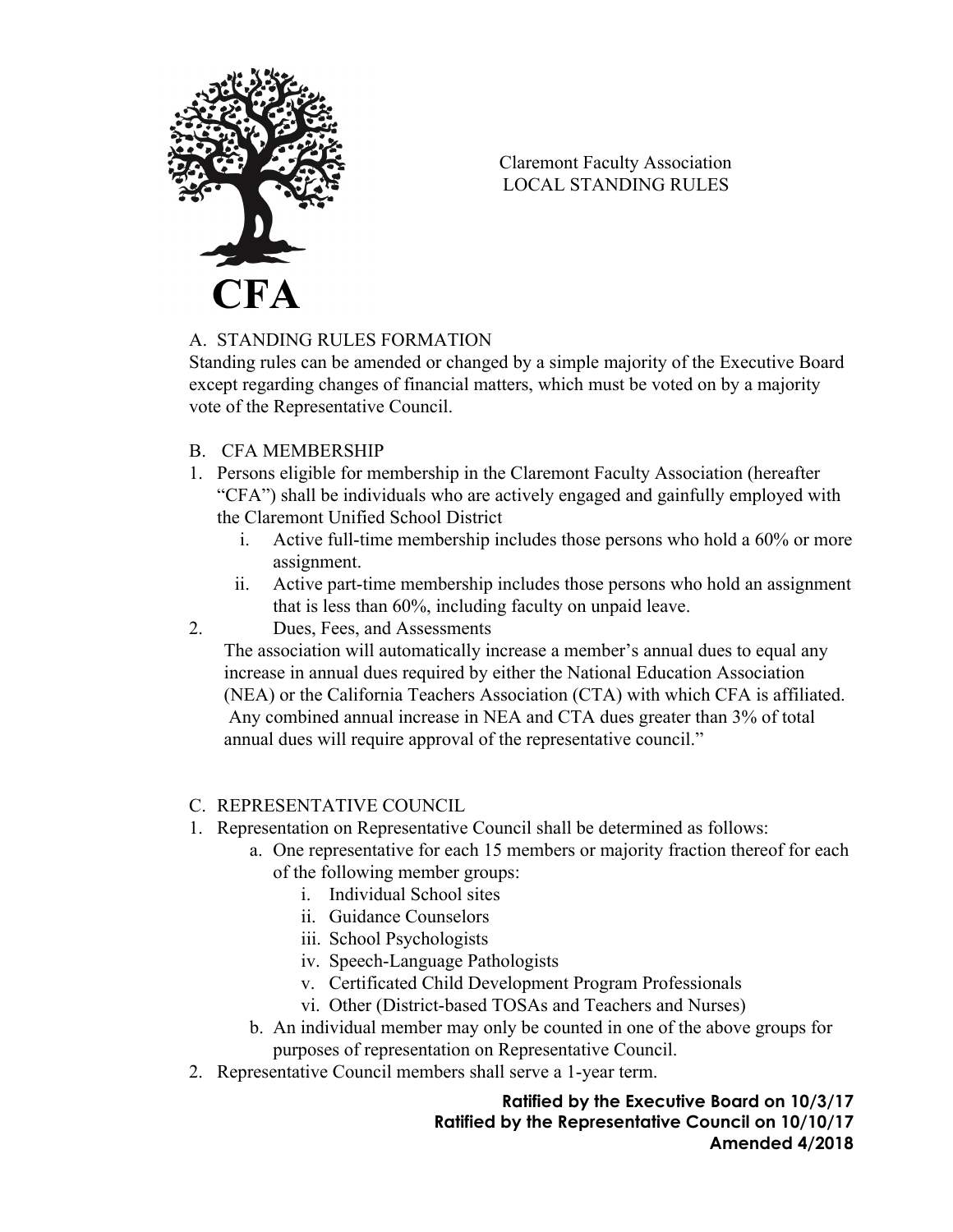- 3. Representative Council shall be held on the second Tuesday of the month at a designated place and time. Due to holiday schedule, meetings may be changed by agreement of the Executive Board.
- 4. Reports by the President, Treasurer and Committee Chairs shall be presented to Representative Council.
- 5. Action Items submitted by committees shall be considered on the agenda under Old Business or New Business as appropriate.
- 6. The normal procedure for placing items of business on the Representative Council Agenda by site representatives shall be to submit the writing, in writing, at least 2 weeks in advance of the Representative Council at which it is to be considered.
- 7. Persons unable to meet the two-week deadline, or whose items have not been agendized, may request from the Representative Council body that an item of business be added to the Agenda prior to the adoption of the agenda at the beginning of the Representative Council meeting.

# D. EXECUTIVE BOARD

- 1. Executive Board shall be made up of the following elected officers:
	- a. President
	- b. Vice-President
	- c. Secretary
	- d. Treasurer
	- e. 3 Members at Large
- 2. The immediate Past President shall serve as parliamentarian at both Executive Board and Representative Council meetings for a period of 1 year following the end of their term of service.
- 3. Executive Board members shall serve a 2-year term.
- 4. Executive Board shall be held on the first Tuesday of the month at a designated place and time. Due to holiday schedule, meetings may be changed by agreement of the Executive Board.
- 5. Executive Board members absent from four (4) consecutive regularly scheduled meetings shall be considered to have vacated his/her position.
- 6. An election to fill any open position will be held within 30 days of vacancy.
- E. ELECTIONS
- 1. CFA shall follow the elections procedures outlined in the CTA Elections Manual and Requirements for Chapter Election Procedures.
- 2. Representative Council Elections
	- a. Faculty representatives must be an active member of their faculty group.
	- b. Representatives shall be elected by an open nomination process and a secret ballot vote.
	- c. An election to fill any open Representative Council vacancy will be held within 30 days of known vacancy.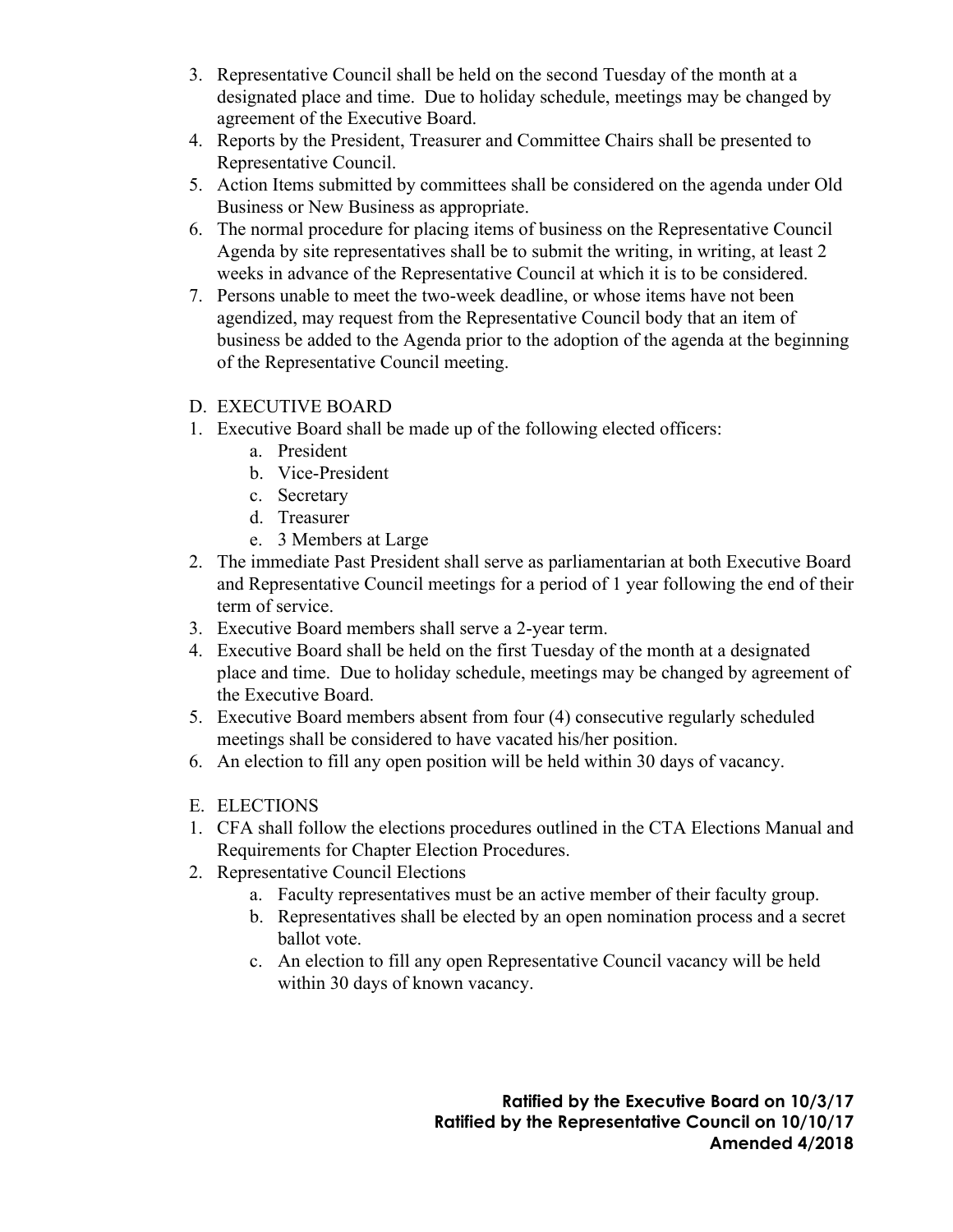### F. OFFICE MANAGER

The salary for the secretarial employee is \$825 monthly (11-month salary schedule).

### G. PRESIDENTIAL CELL PHONE

- 1. The Association will reimburse the President for his/her personal cell phone to cover the costs of Association business.
- 2. The treasurer will write a yearly check to the President's cell phone company to cover the monthly stipend of \$25.
- 3. The President's cell phone number will be provided to unit members.

### H. ASSOCIATION CREDIT CARD

- 1. Is in the name of "Claremont Faculty Association."
- 2. Policy for authorized use includes:
	- a. The credit card is to be used for CFA purchases only.
	- b. The officers authorized to make purchases with the CFA card include the President and Treasurer
	- c. The Treasurer and the President review and reconcile all purchases made with the credit card.
	- d. Supporting documentation will be managed and kept by the treasurer for all purchases made with the credit card.
	- e. The total amount of charges that can be made on the credit card without Representative Council approval is \$300.

### I. STIPENDS FOR ASSOCIATION WORK

- 1. Officers of the Association
	- a. Each officer will receive a yearly stipend to be paid at the last Executive Board meeting of the school year.

| President<br>i.                   | \$600                    |  |
|-----------------------------------|--------------------------|--|
| ii. Vice-President                | \$300                    |  |
| iii. Treasurer                    | \$600                    |  |
| iv. Secretary                     | \$300                    |  |
| v. Members-at-Large (3)           | \$200                    |  |
| vi. Past President                | \$400 (for one year)     |  |
| vii. Shared Decision Making       | \$200 $(2 \hat{\omega})$ |  |
| <b>Benefits Committee Members</b> |                          |  |

- 1. Grievance Committee
	- a. The Chair of the Grievance committee will receive a \$50 stipend for any month with an open grievance to be paid at the last Executive Board meeting of the school year.
- 2. Bargaining Team
	- a. Each member of the negotiating team will be paid a yearly stipend.
		- i. Bargaining Chair \$500
		- ii. Each Bargaining Team Member \$300

**Ratified by the Executive Board on 10/3/17 Ratified by the Representative Council on 10/10/17 Amended 4/2018**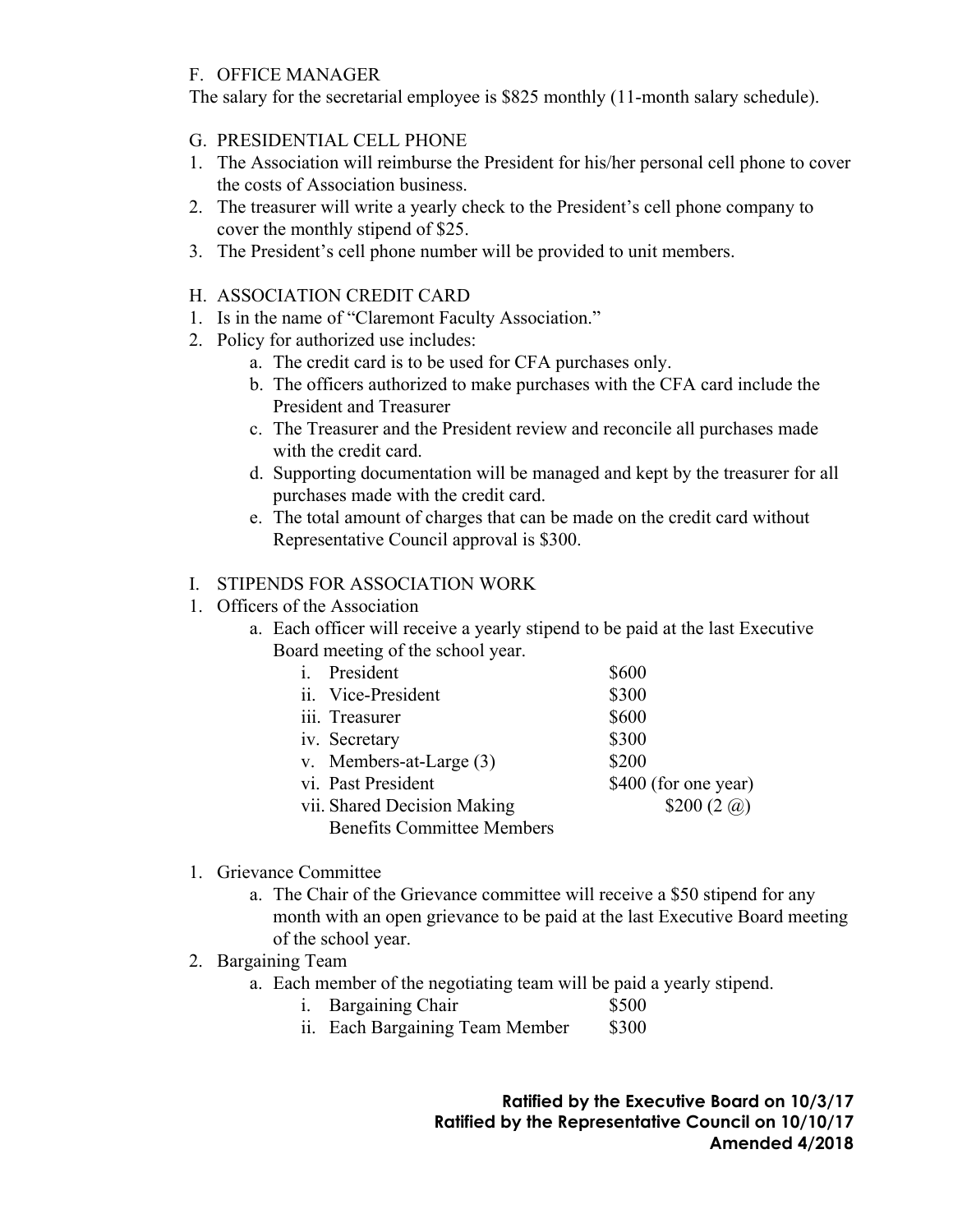- 3. Newsletter Editor
	- a. The Newsletter Editor will receive a yearly stipend of \$300 for four newsletters throughout the school year.
- 4. Website Manager
	- a. The Website Manager will receive a yearly stipend of \$200.
- 5. Organizing

a. Organizing Chair  $\frac{1}{400}$ 

- 6. Elections Committee
	- a. The Chair of the Elections committee will receive a \$100 stipend for each election conducted during the school year.
- J. RATIFICATION/PILOT PROGRAM VOTE PERTAINING TO CHANGES TO THE COLLECTIVE BARGAINING AGREEMENT AND/OR WAIVING RIGHTS
- 1. Only Active Members who are affected by the proposed changes will be eligible to vote.
- 2. The minimum threshold for passage is 80% of members affected by the proposed change. (Failure to vote  $=$  a NO vote)

### K. GRIEVANCE PROCEDURE FOR ARBITRATION

The decision to proceed to arbitration on a grievance shall be decided by a majority vote of the voting members of the Representative Council.

### L. TRAVEL REIMBURSEMENT

1. Costs related to attendance at CTA sponsored conferences shall be reimbursed in the following manner:

|  |  | a. Hotel accommodations |
|--|--|-------------------------|
|--|--|-------------------------|

- 2 to a room
- 

b. Mileage Current IRS rate

- a. Meals  $$70$  total/per day, receipts required
- b. Hotel CTA standards
- 2. To promote member education and involvement, first time CTA conference attendees will be awarded a \$50 stipend for a full day and \$25 for a half day for conferences outside of school time.
- 3. If a unit member enrolls in a conference s/he is not able to attend, s/he will reimburse the Association for financial loss due to non-refundable registration deadlines. Exceptions must be approved by a majority vote of the Executive Board.
- M. POLITICAL ACTIVITIES
- 1. CFA will take an active role in recommending school board candidates and positions on local education ballot measures.
- 2. CFA will maintain a political action committee called Claremont Teacher Action Committee ("CTAC")
- 3. CTAC will maintain bylaws which must be approved by Representative Council
- 4. CTAC will make recommendations regarding endorsements and support to the CFA Representative Council for action.

**Ratified by the Executive Board on 10/3/17 Ratified by the Representative Council on 10/10/17 Amended 4/2018**